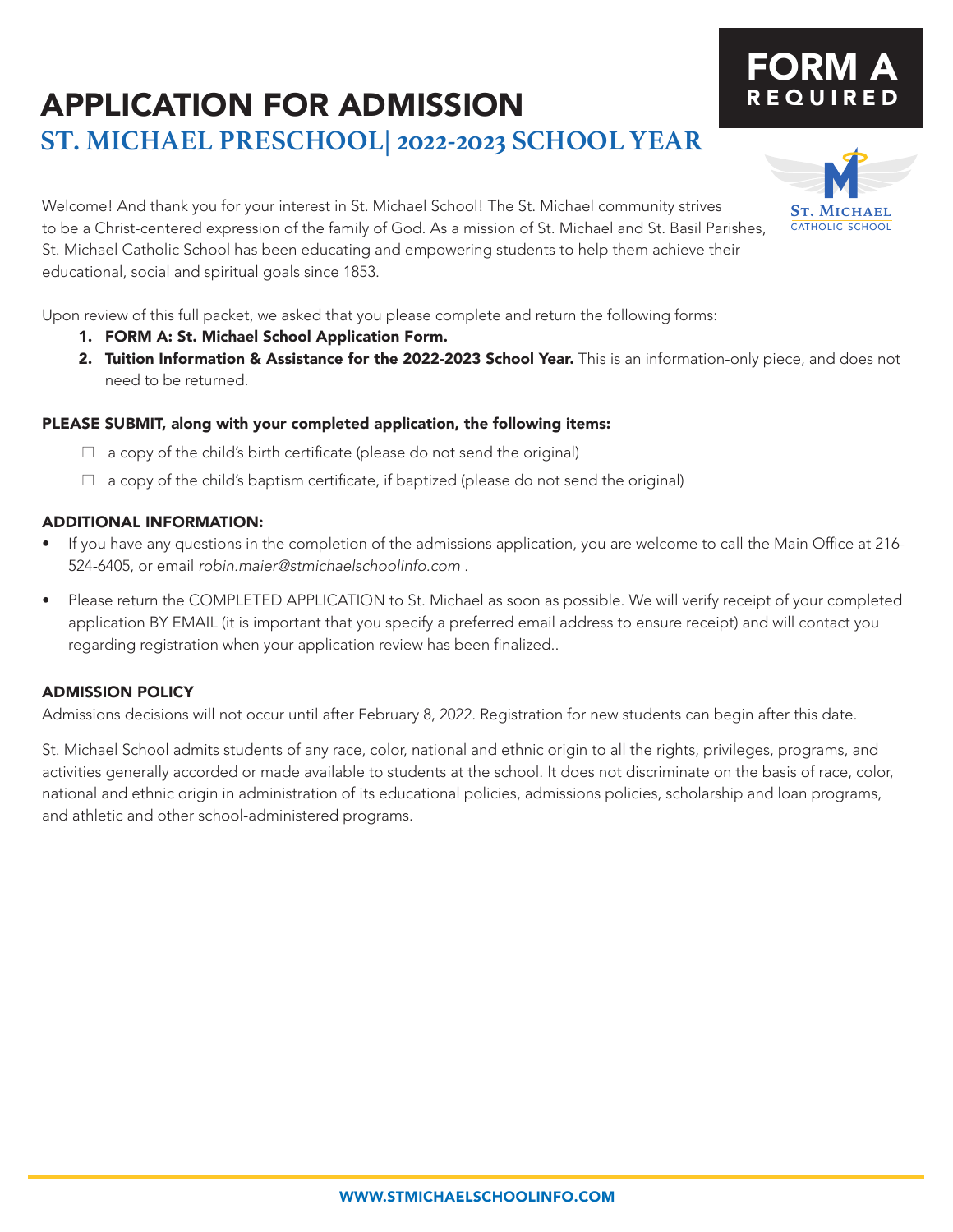## APPLICATION FOR ADMISSION **ST. MICHAEL PRESCHOOL| 2022-2023 SCHOOL YEAR**

## FORM A **REQUIRED**



| <b>STUDENT INFORMATION</b>                                                              |                     |                                     |                            |                                                                       |                                                            |                                                                                                 |                         |  |
|-----------------------------------------------------------------------------------------|---------------------|-------------------------------------|----------------------------|-----------------------------------------------------------------------|------------------------------------------------------------|-------------------------------------------------------------------------------------------------|-------------------------|--|
| Last Name                                                                               | <b>First Name</b>   |                                     | Middle Name<br>Sex         |                                                                       | Birthplace (City, State, Country)<br>Date Entered (school) |                                                                                                 |                         |  |
|                                                                                         |                     |                                     |                            |                                                                       |                                                            |                                                                                                 |                         |  |
| Residence Address (check box next to current address)                                   |                     | City                                | County                     | Zip                                                                   | Home Phone                                                 | Student Parish / City                                                                           |                         |  |
|                                                                                         |                     |                                     |                            |                                                                       |                                                            |                                                                                                 |                         |  |
|                                                                                         |                     |                                     |                            |                                                                       |                                                            |                                                                                                 |                         |  |
| Ethnicity (optional)                                                                    | Jative Amer/Alaskan | Multiracial                         | Asian                      | <b>Black/African American</b>                                         | Vative Hawaiian/Pacific                                    | lispanic                                                                                        | hite<br>ther            |  |
|                                                                                         | Sacraments          |                                     | <b>Baptism Certificate</b> |                                                                       | <b>Student Entered From:</b>                               | arochial                                                                                        | ome<br>:hool<br>ther    |  |
| <b>Baptism Date</b>                                                                     |                     | Verified by                         |                            | School                                                                |                                                            |                                                                                                 |                         |  |
| Reconciliation Date                                                                     |                     | Church                              |                            | School City                                                           |                                                            |                                                                                                 |                         |  |
| Communion Date<br>Church, City & State                                                  |                     | Rite                                |                            | School State                                                          |                                                            |                                                                                                 |                         |  |
| Confirmation Date<br>Church, City & State                                               |                     | City/State/Zip                      |                            | Grade Entering                                                        | Byr Preschool Pre-K                                        |                                                                                                 |                         |  |
| Student Lives With (check the box(es) to the left of who student resides with)          |                     |                                     |                            |                                                                       |                                                            |                                                                                                 |                         |  |
|                                                                                         | Last Name           | First Name                          |                            | Email                                                                 | Occupation                                                 | Employer                                                                                        | Best Phone # to contact |  |
| □ Natural Mother (NM)                                                                   |                     |                                     |                            |                                                                       |                                                            |                                                                                                 |                         |  |
| □ Natural Father (NF)                                                                   |                     |                                     |                            |                                                                       |                                                            |                                                                                                 |                         |  |
| □ Custodial Mother (CM)                                                                 |                     |                                     |                            |                                                                       |                                                            |                                                                                                 |                         |  |
| □ Custodial Father (CF)                                                                 |                     |                                     |                            |                                                                       |                                                            |                                                                                                 |                         |  |
| Other/Legal Guardian                                                                    |                     |                                     |                            |                                                                       |                                                            |                                                                                                 |                         |  |
|                                                                                         | <b>RELIGION</b>     |                                     |                            | PARENT STATUS                                                         |                                                            | <b>EDUCATION</b>                                                                                |                         |  |
| Parents/Custodial Parents                                                               |                     | Catholic, Protestant, Jewish, Other |                            | Married, Separated, Divorced, Remarried,<br>Widowed, Single, Deceased |                                                            | Under 12 years, High School Graduate, College Non-Graduate,<br>College Graduate, Beyond College |                         |  |
| Natural Mother (NM)                                                                     |                     |                                     |                            |                                                                       |                                                            |                                                                                                 |                         |  |
| Natural Father (NF)                                                                     |                     |                                     |                            |                                                                       |                                                            |                                                                                                 |                         |  |
| Custodial Mother (CM)                                                                   |                     |                                     |                            |                                                                       |                                                            |                                                                                                 |                         |  |
| Custodial Father (CF)                                                                   |                     |                                     |                            |                                                                       |                                                            |                                                                                                 |                         |  |
| Other/Legal Guardian                                                                    |                     |                                     |                            |                                                                       |                                                            |                                                                                                 |                         |  |
| If applicable, please attach a copy of shared/custody agreement                         |                     |                                     |                            |                                                                       |                                                            |                                                                                                 |                         |  |
| Legal Guardian                                                                          |                     |                                     |                            | Other Children in the Family (Please list Name & Birthdays)           |                                                            |                                                                                                 |                         |  |
| Name                                                                                    |                     |                                     |                            | 1.                                                                    |                                                            | 4.                                                                                              |                         |  |
| Address                                                                                 |                     |                                     | 2.                         |                                                                       | 5.                                                         |                                                                                                 |                         |  |
| City/State/Zip                                                                          |                     |                                     |                            | 3.                                                                    |                                                            | 6.                                                                                              |                         |  |
| ish<br>Other (list)<br>Language Spoken at Home:                                         |                     |                                     |                            |                                                                       |                                                            |                                                                                                 |                         |  |
| Public School District of Residence<br>Name of Public School in Student Attendance Area |                     |                                     |                            |                                                                       | Miles to School                                            | Class of (Graduation Year)                                                                      |                         |  |
|                                                                                         |                     |                                     |                            |                                                                       |                                                            |                                                                                                 |                         |  |